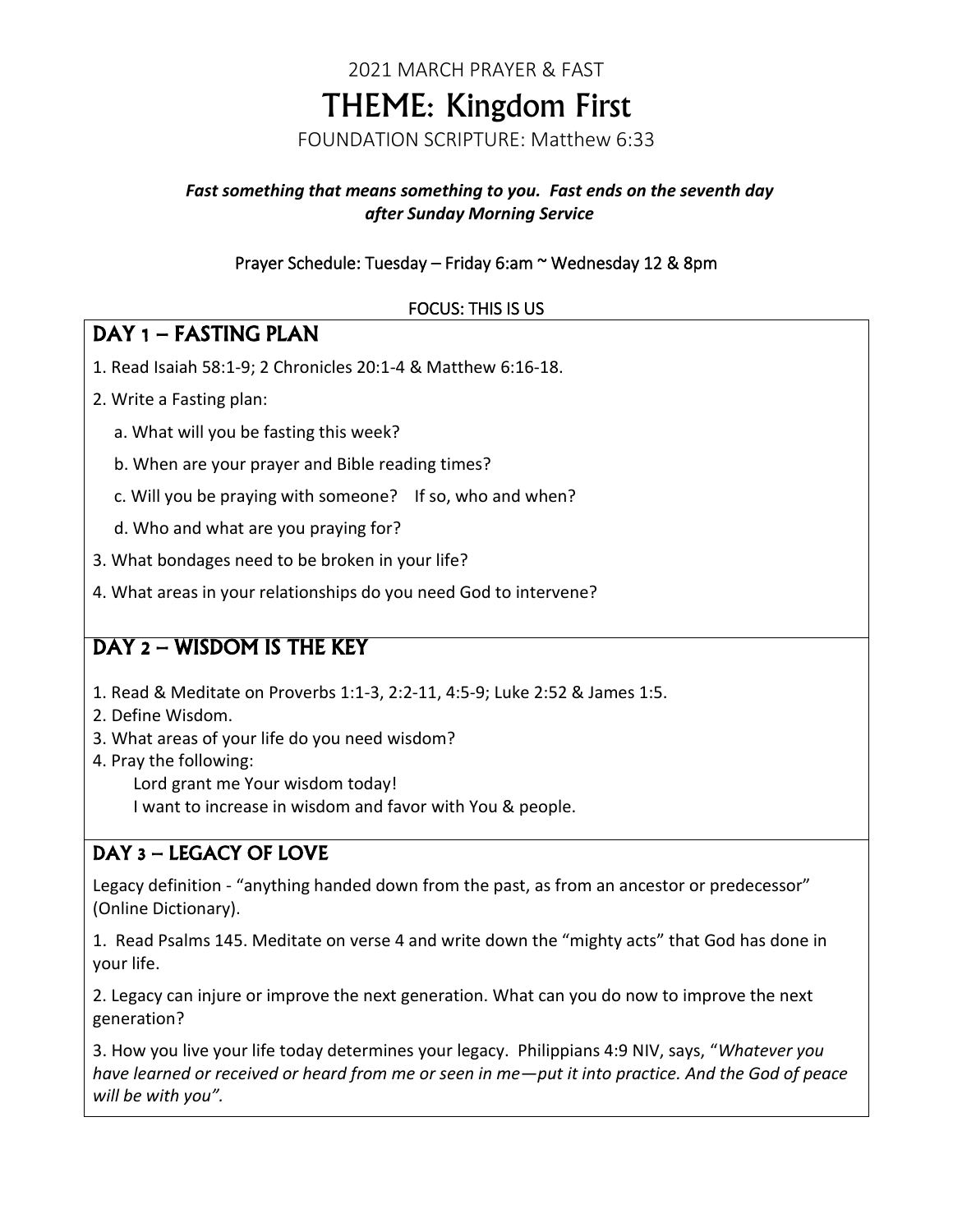a. What are people learning or receiving or seeing from your life?

4. What would you want your family, friends, co-workers, etc… to say about you after you have died?

## DAY 4 – LESSON IN COMMUNICATION

1. Observation is key in communication. Luke 5:2 NLT says, "*He noticed two empty boats at the water's edge, for the fishermen had left them and were washing their nets".*

- a. What are you observing/noticing about the people that you are in relationship with?
- b. What is your role in their life?
- c. How can you pray for them?

2. To understand another person you need to learn how to listen to the verbal and non-verbal. *"Spouting off before listening to the facts is both shameful and foolish" Proverbs 18:13 NLT.*

- a. What are your listening skills like?
- b. Pray about being a better listener.
- 3. "I am here for you. I am here with you. I want to understand".
	- a. What does that statement say to you?
	- b. How can you enact that statement in your relationships?

### DAY 5 – OVERCOMING BETRAYAL

- 1. Betrayal is a heart issue. Read John 13:1-3; Psalm 51:10; Proverbs 4:23 & Luke 6:43-45 a. In what ways has your heart been betrayed?
	- b. What is the current state of your heart?
- 2. Read John 13:21
	- a. How did the betrayal affect you?
	- b. Express any current or leftover feelings to the Lord.
- 3. Read John 13:31-32
	- a. Pray for wisdom to know when to release and/or to confront.
- b. Pray for the grace to extend forgiveness to your betrayer and yourself.
- 4. Give the Lord praise for providing and protecting you during this time.

# DAY 6 –NAVIGATING TOXIC RELATIONSHIPS

1. Read 1 Samuel 25:1-27. Notice the players: Nabal, Abigail, the servants, David.

Some Characteristics of Toxic Behavior – bad tempered, unfriendly, hostile, threatening, mean, offensive, selfish, vicious, malicious, abusive, controlling, manipulating, demanding, negative persona, corrupting influence.

- a. Think about the times in your life when your behavior has been toxic.
- b. How have you manifested toxic behavior?
- c. Confess and repent of exhibiting toxic behavior.